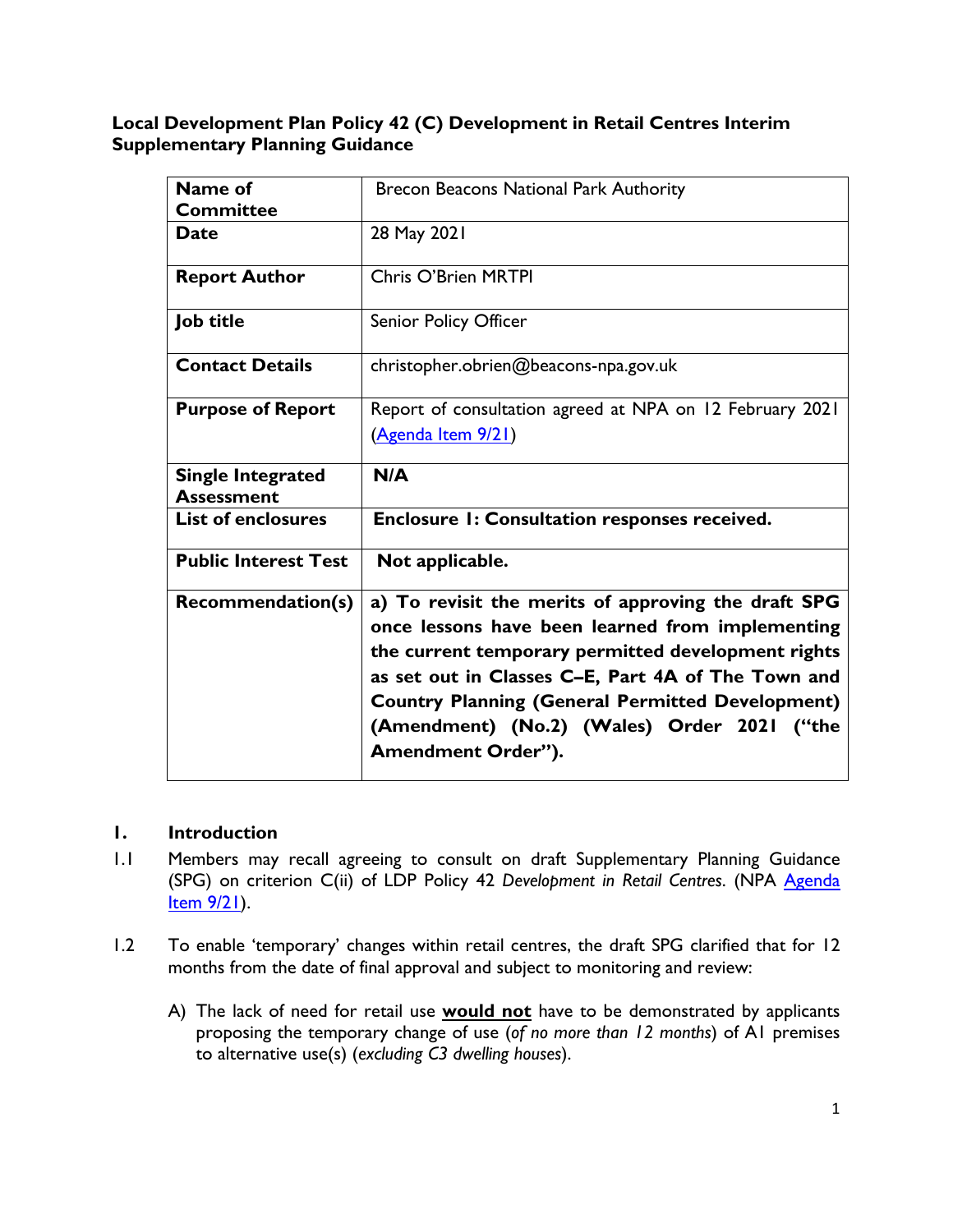- B) Where an application for a permanent change of use of A1 premises is made, the National Park Authority would consider evidence of a **3-month** period of robust marketing (*to the satisfaction of the NPA*) as suitable to demonstrate that there is no longer a need for retail use in that location.
- C) That such marketing could take place concurrently with any temporary use.

## **2. Proposals**

- 2.1 An 8-week consultation was undertaken between 18 February and 15 April 2021 during which time the draft SPG was available on the National Park Authority's website and in libraries (when open). The consultation was advertised in the Brecon and Radnor Express on the 18 February 2021 and, letters were sent to all LDP stakeholders and a press release advertising the consultation was communicated via the authority's website and social media on 02 March 2021.
- 2.2 9 responses were received<sup>1</sup> including
	- I supporting,
	- 4 neither supporting nor objecting but making comments;
	- 0 objecting; and,
	- 4 responses from organisations simply stating they had no comments to make.
- 2.3 Matters raised include:
	- The need for more holistic and radical changes to support town centres (including issues out with the direct control of the NPA such as landlord rent expectations);
	- clarity over implications of the SPG for proposed changes of use from retail to residential uses;
	- the need for up to date information and clear guidance on impact assessments and what is an isn't acceptable change; and,
	- to recognise that material considerations may influence the determination of planning applications for proposed changes of use within retail centres.
- 2.4 During the consultation, the Welsh Government's Chief Planner wrote<sup>2</sup> to the National Park Authority advising of new temporary permitted development rights for temporary uses in Town Centres. Table 1, over, highlights the key differences between the temporary permitted development rights and the draft SPG.

<sup>&</sup>lt;sup>1</sup> Responses are available at Enclosure 1.

<sup>2</sup> See: [https://gov.wales/coronavirus-covid-19-new-temporary-permitted-development-rights-support-economic](https://gov.wales/coronavirus-covid-19-new-temporary-permitted-development-rights-support-economic-recovery-html)[recovery-html](https://gov.wales/coronavirus-covid-19-new-temporary-permitted-development-rights-support-economic-recovery-html)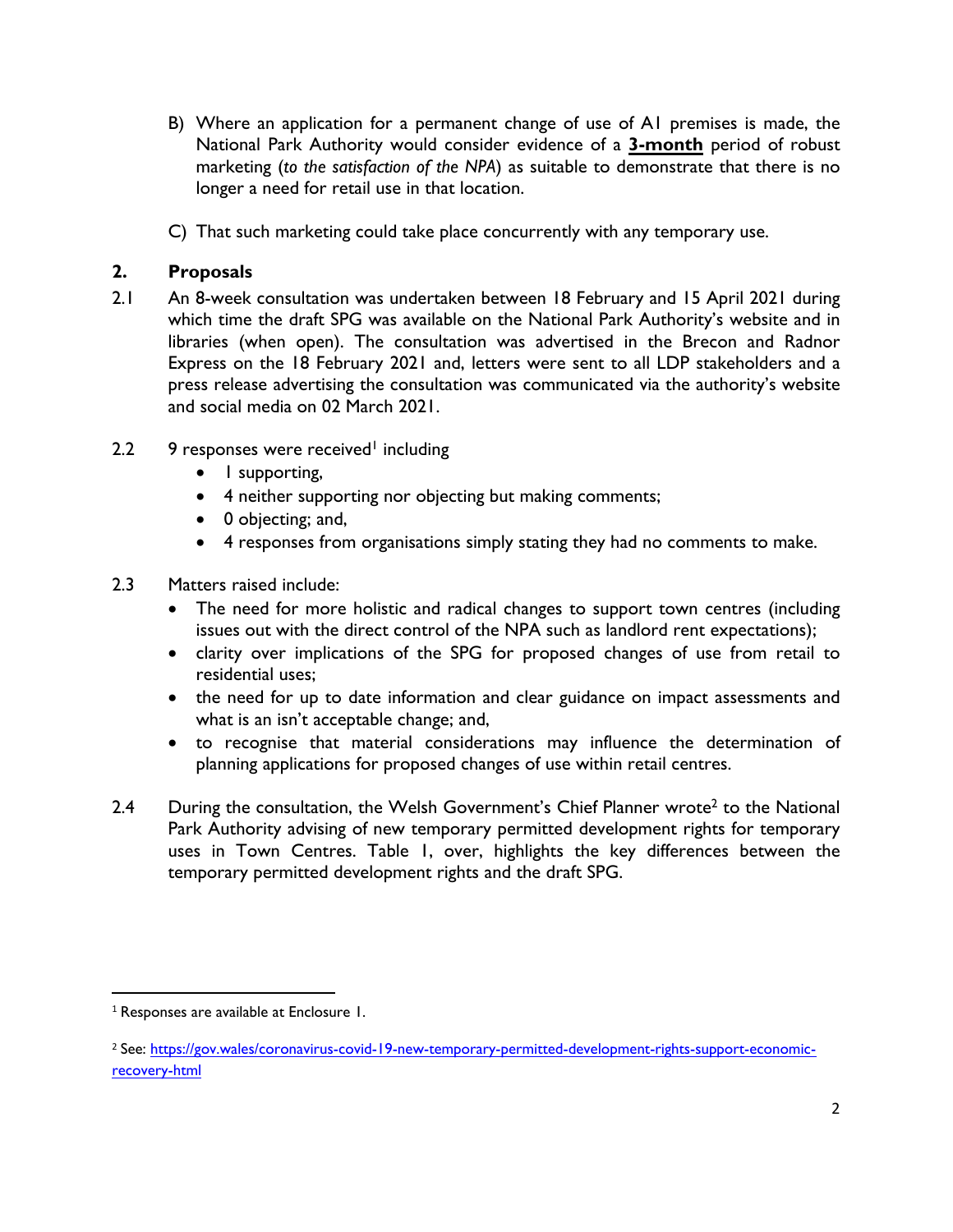| Temporary permitted development rights                                                                                                                                                                                                                                                             | <b>Draft SPG</b>                                                                                                                                                                                                              |
|----------------------------------------------------------------------------------------------------------------------------------------------------------------------------------------------------------------------------------------------------------------------------------------------------|-------------------------------------------------------------------------------------------------------------------------------------------------------------------------------------------------------------------------------|
| Apply nationally                                                                                                                                                                                                                                                                                   | Apply only in the Brecon Beacons National Park                                                                                                                                                                                |
| Prior notification procedure                                                                                                                                                                                                                                                                       | Full planning permission                                                                                                                                                                                                      |
| For six months from the date on which the development<br>began and must end on or before 29 April 2022.                                                                                                                                                                                            | For 12 months from adoption (subject to monitoring<br>and review).                                                                                                                                                            |
| The use of the building may revert to the original use at<br>any time during the six-month period.                                                                                                                                                                                                 | Unless the temporary planning permission was<br>carefully constructed, planning permission would be<br>required to revert to the original, or another use<br>within the period for which temporary permission was<br>granted. |
| Applies to buildings within a <b>town centre</b> as identified in<br>a development plan.                                                                                                                                                                                                           | Applies to changes of use to the ground floor of<br>premises in <b>retail centres</b> identified within the<br>development plan.                                                                                              |
| Encompasses changes from existing:<br>Use class A1 (shops)<br>Use class A2 (financial and professional services)<br>Use class A3 (food and drink)                                                                                                                                                  | Limited to changes from Class A1 (shops) only.                                                                                                                                                                                |
| Excludes temporary changes of use to:<br>A3 use if it is for the sale of hot food for<br>consumption off the premises; or,<br>B1(c) (i.e. for any industrial process).                                                                                                                             | Extends to all temporary changes of uses.                                                                                                                                                                                     |
| Excludes all C uses.                                                                                                                                                                                                                                                                               | Excludes C3 uses (dwelling houses) only                                                                                                                                                                                       |
| No retail marketing necessary for permanent changes of<br>use if impact demonstrated though the temporary<br>permitted change.<br>If the businesses thrive during the six-month trial period,                                                                                                      | For permanent changes of use, a 3-month period of<br>robust marketing (to the satisfaction of the NPA)<br>would be needed to demonstrate that there is no<br>longer a need for retail use in that location.                   |
| planning permission can be sought and the local planning<br>authority would have an evidence base from which to<br>assess the impact of the alternative use.                                                                                                                                       |                                                                                                                                                                                                                               |
| Where it has been demonstrated during the temporary<br>period that the planning impacts are minimal, or where the<br>impacts could be managed through conditions, sufficient<br>weight should be given to the social, economic and broad<br>regeneration benefits of retaining an alternative use. |                                                                                                                                                                                                                               |
| All notifications to be shared with the Welsh Government Monitoring through LDP Annual Monitoring Report.<br>at the end of the prescribed period.                                                                                                                                                  |                                                                                                                                                                                                                               |
| Habitats Regulations applied through prior notification<br>procedure.                                                                                                                                                                                                                              | Requires the National Park Authority to prepare a<br>Habitats Regulations Assessment of the draft SPG and<br>of planning applications before approving.                                                                       |

#### **Table 1. Key differences between the temporary permitted development rights and the draft SPG.**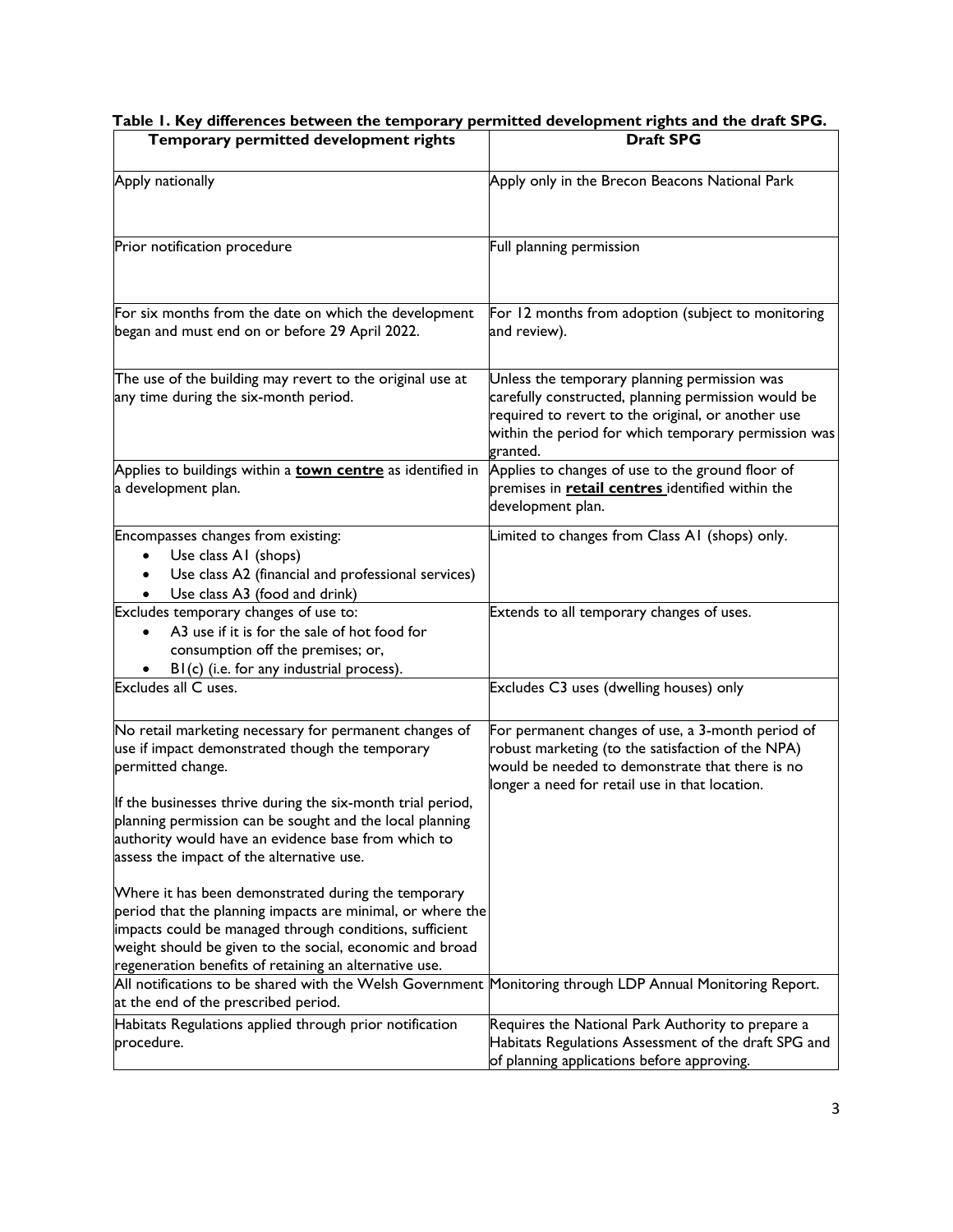# **3. Implications**

- 3.1 Given that *The Town and Country Planning (General Permitted Development) (Amendment) (No.2) (Wales) Order 2021 ("the Amendment Order")* was brought into force on 30 April 2021 and that it temporarily takes away the need for express planning permission for many of the types of proposal that would have benefitted from the draft SPG, it appears expedient not to approve the draft SPG at this time and to reconsider its merits after 29 April 2022 (or once the temporary permitted development rights cease to have effect).
- 3.2 The temporary permitted development rights which have been introduced broadly respond to planning matters raised by the consultation responses received.
- 3.3 However, the consultation has also confirmed that a holistic and concerted effort by all stakeholders in the town centres in the National Park, through any means of 'placeplanning' activity, is necessary.

## **4. Risk**

4.1 Approving the SPG at this time could lead to local confusion over the Welsh Government's message and support for businesses to trial alternative uses within town centres and to get initial feedback as to whether the start-up is likely to be viable without the expense and delay associated with submitting a planning application.

# **5 Conclusion**

5.1 Since approving the draft SPG in February, a national approach has been introduced to address many of the same issues the SPG sought to address. It would appear expedient to revisit the merits of approving the draft SPG once lessons have been learned from implementing the current temporary permitted development rights (i.e. after 29 April 2022 or once the they cease to have effect).

# **RECOMMENDATION(S):**

**a) To revisit the merits of approving the draft SPG once lessons have been learned from implementing the current temporary permitted development rights as set out in Classes C–E, Part 4A of The Town and Country Planning (General Permitted Development) (Amendment) (No.2) (Wales) Order 2021 ("the Amendment Order").**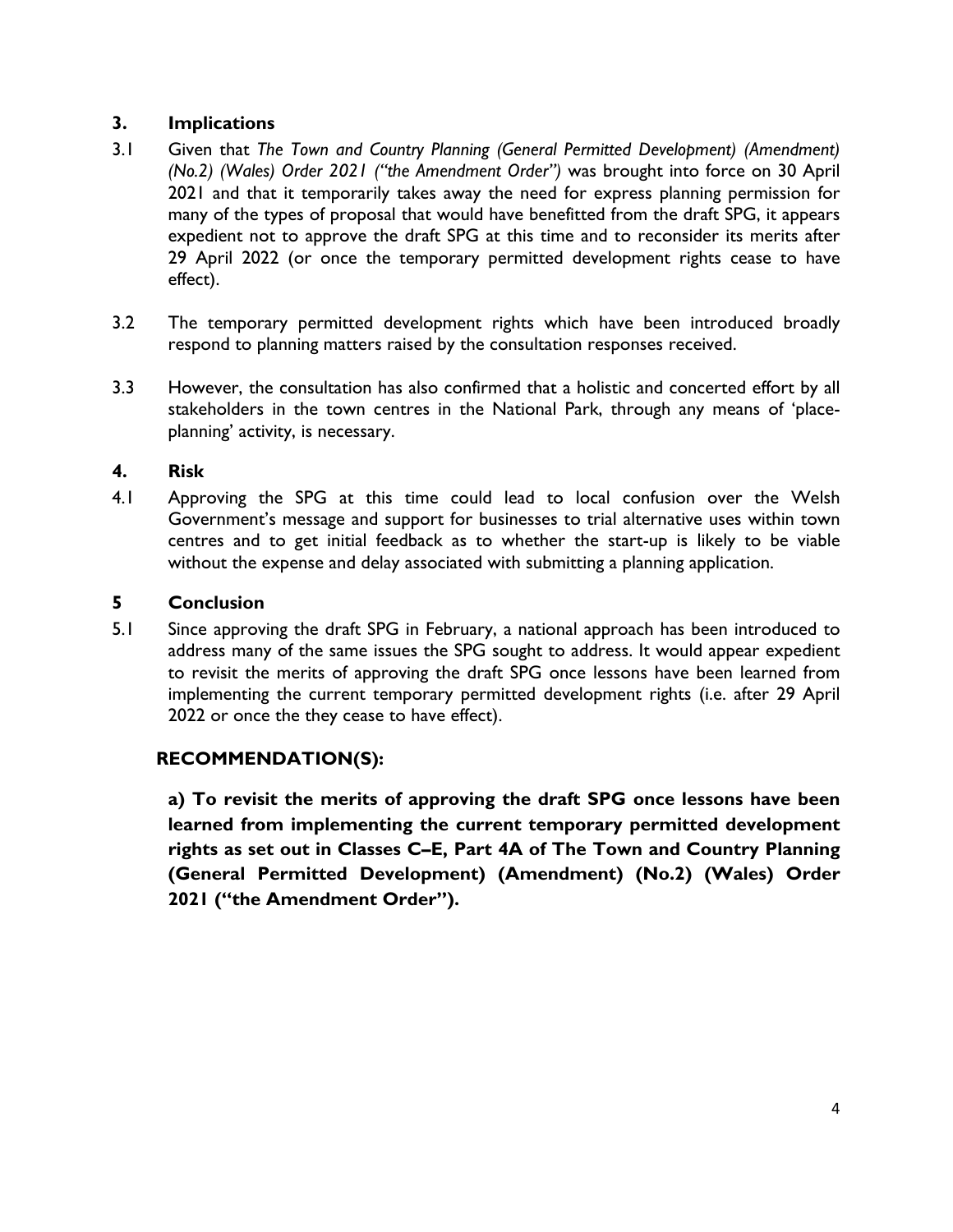# **Enclosure 1.** Interim SPG – Retail Cores Consultation Report

| Individual /             | Summary of Response                                                                                                                                                                                                                                                                                                                                                                                                                                                                                                                                                                                                                                                                                                                                                                                                                                                                                                                                                                                                                                                                                                                                                                                                                                                                                                                                                                                                            |
|--------------------------|--------------------------------------------------------------------------------------------------------------------------------------------------------------------------------------------------------------------------------------------------------------------------------------------------------------------------------------------------------------------------------------------------------------------------------------------------------------------------------------------------------------------------------------------------------------------------------------------------------------------------------------------------------------------------------------------------------------------------------------------------------------------------------------------------------------------------------------------------------------------------------------------------------------------------------------------------------------------------------------------------------------------------------------------------------------------------------------------------------------------------------------------------------------------------------------------------------------------------------------------------------------------------------------------------------------------------------------------------------------------------------------------------------------------------------|
| Organisation             |                                                                                                                                                                                                                                                                                                                                                                                                                                                                                                                                                                                                                                                                                                                                                                                                                                                                                                                                                                                                                                                                                                                                                                                                                                                                                                                                                                                                                                |
| Talgarth Town<br>Council | Talgarth Town Council's concerns re this Policy document are as follows, which we would wish to be taken into<br>consideration by the BBNPA before the final adoption of the SPG for development management purposes.<br>1. Flexibility as proposed, could leave it open to abuse by a developer. Clarification on whether A1 to A3 then to<br>C3 needs defining.<br>2. The flexibility of the proposed Policy could mean that vacant units are more quickly occupied.<br>3. The wording of the proposed Policy should explicitly prevent change of use from retail to residential without<br>full and robust marketing, as existing.<br>4. The paragraph re 'Talgarth' on Page 9 needs to be revisited with a comprehensive and update of current retail<br>premises. The current 2013 assessment is both partial and historic.                                                                                                                                                                                                                                                                                                                                                                                                                                                                                                                                                                                               |
| Individual               | The changes which have been suggested in this review seem very minor. Section 15 of the Welsh Government's<br>Technical Advice (quoted in your report) mentions town centres as locations in which to live, so it is disappointing<br>that you have expressly excluded residential. There are 189 shops in Brecon Town Centre, surely too many for<br>the future. Most of the first floors of the existing shops are unoccupied. Instead of building new properties on the<br>slopes above the town, there is scope for more residential within it. Plough Court is a good example. It is a pity<br>that BBNP cannot influence Powys Highways, because you could be suggesting limited but effective<br>pedestrianisation, and even a reverse direction for the traffic in the centre. By the same token, it is apparently<br>absentee landlords that control the rent levels of town centre properties. Additionally, Rateable Values are far too<br>high, stemming from Brecon's prosperous past. It is no wonder that small enterprises last such a short time.<br>Footfall is insufficient to engender enough trade to finance overheads. Unless there is a concerted effort, it is<br>difficult to envisage any material changes being likely to happen. Incidentally, I notice that the Market Hall is not<br>included in the Retail Zone, nor Rich Way, but that the Old Library is.<br>Oh for something more radical ! |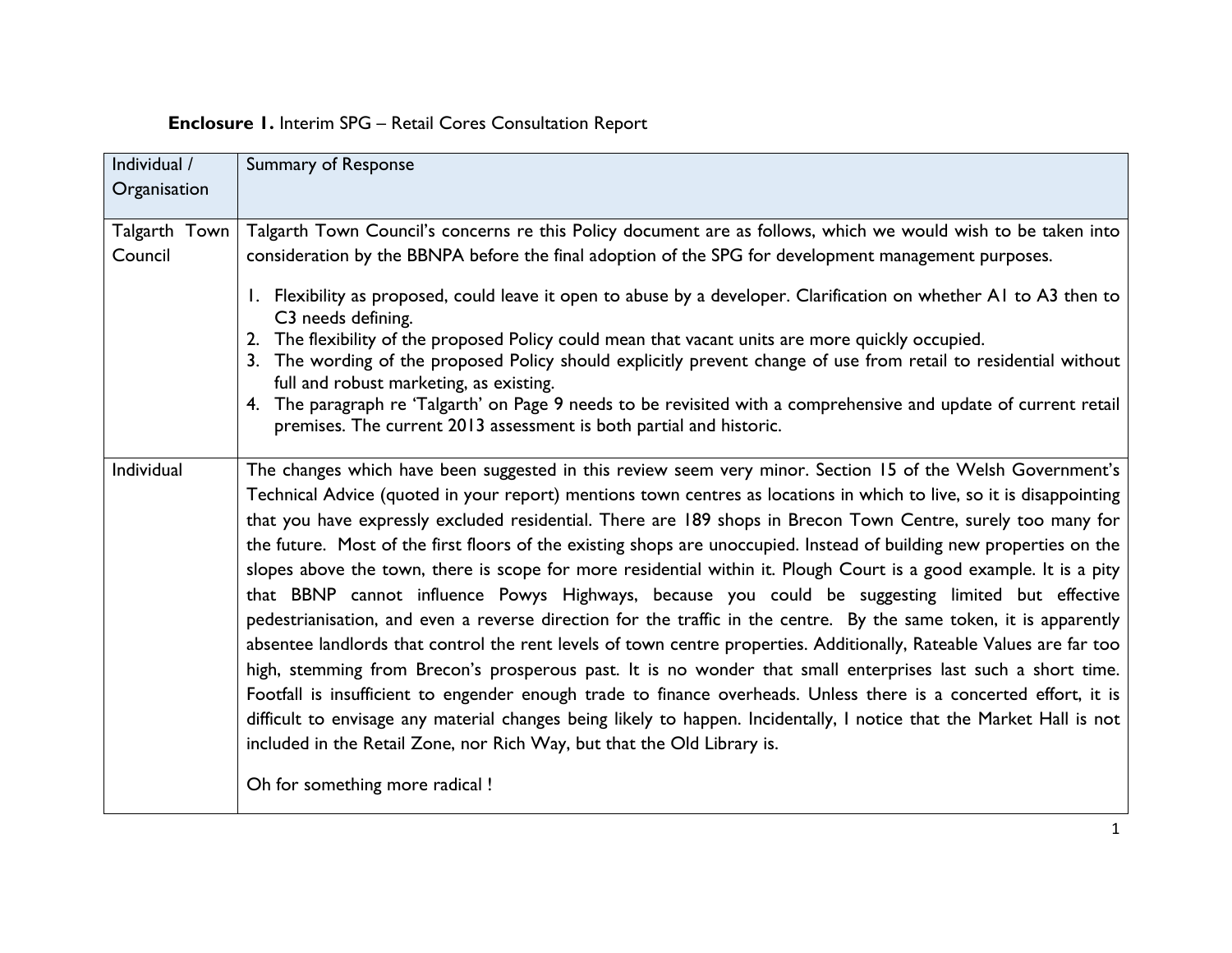| Individual | No doubt Covid-19 has had a huge impact on local businesses. However, a lot of the issues repopulating the retail<br>on our high street existed long before the pandemic. The biggest barrier to new businesses is not flexible planning,<br>but rather extortionate rents. An average shop in Brecon is approx £15,000 per year on a full repairing lease.<br>Commercial property solicitors suggest this is in part caused by over ambitious investors who are not local to<br>Wales, but rather are basing rents closer to England and areas of much higher footfall. A medium shop in Brecon<br>should be closer in line to £8k per annum based on average footfall and the ability to generate income on that<br>footfall. While negotiating for a premises prior to the pandemic, we learned that landlords preferred to have an<br>empty shop for the purposes of a tax write off, which could be worth twice as much for an overpriced empty shop<br>than a business paying a reasonable rent. Another issue we encountered was that most existing shops within the<br>area were already struggling with rents that were set too high before the pandemic. These were shops managed by<br>the same agent. It is difficult to start a business when the rent is already more than you can afford. We negotiated<br>a 5 year lease that began at 10k, but rose 2k each year up to 14k, with business rates on top as it was over the 12k<br>threshold for high street business relief. We did not sign the heads of terms as the pandemic closed everything<br>down that week. This is much too high, even for a business with a predicted 55k annual turnover for a retail shop.<br>Unless you sell online or sell coffee, it is next to impossible to survive on footfall alone and satisfy ambitious<br>investors. |
|------------|-----------------------------------------------------------------------------------------------------------------------------------------------------------------------------------------------------------------------------------------------------------------------------------------------------------------------------------------------------------------------------------------------------------------------------------------------------------------------------------------------------------------------------------------------------------------------------------------------------------------------------------------------------------------------------------------------------------------------------------------------------------------------------------------------------------------------------------------------------------------------------------------------------------------------------------------------------------------------------------------------------------------------------------------------------------------------------------------------------------------------------------------------------------------------------------------------------------------------------------------------------------------------------------------------------------------------------------------------------------------------------------------------------------------------------------------------------------------------------------------------------------------------------------------------------------------------------------------------------------------------------------------------------------------------------------------------------------------------------------------------------------------------------------------------------------------------------|
|            | There needs to be more penalty for empty shops in order to incentivise landlords to install tenants and businesses.<br>Investors should not be able to claim a loss on an empty shop to set off profits elsewhere. There needs to be an<br>environment where a lower rent would be more profitable/advantageous than an empty shop.                                                                                                                                                                                                                                                                                                                                                                                                                                                                                                                                                                                                                                                                                                                                                                                                                                                                                                                                                                                                                                                                                                                                                                                                                                                                                                                                                                                                                                                                                         |
|            | Another local issue is the Brecon car Park near the bus stop-it does deter visitors from staying longer when they<br>have to pay per hour. Either a one pound all day policy or free parking in the large car park should be<br>implemented. Banks charge businesses for change, and since Covid, many businesses no longer use cash, making it<br>more difficult for customers to pay for parking.                                                                                                                                                                                                                                                                                                                                                                                                                                                                                                                                                                                                                                                                                                                                                                                                                                                                                                                                                                                                                                                                                                                                                                                                                                                                                                                                                                                                                         |
|            | The public toilets in Brecon have also been taken offline, leaving visitors less opportunity to spend more time (and<br>money) in our town.                                                                                                                                                                                                                                                                                                                                                                                                                                                                                                                                                                                                                                                                                                                                                                                                                                                                                                                                                                                                                                                                                                                                                                                                                                                                                                                                                                                                                                                                                                                                                                                                                                                                                 |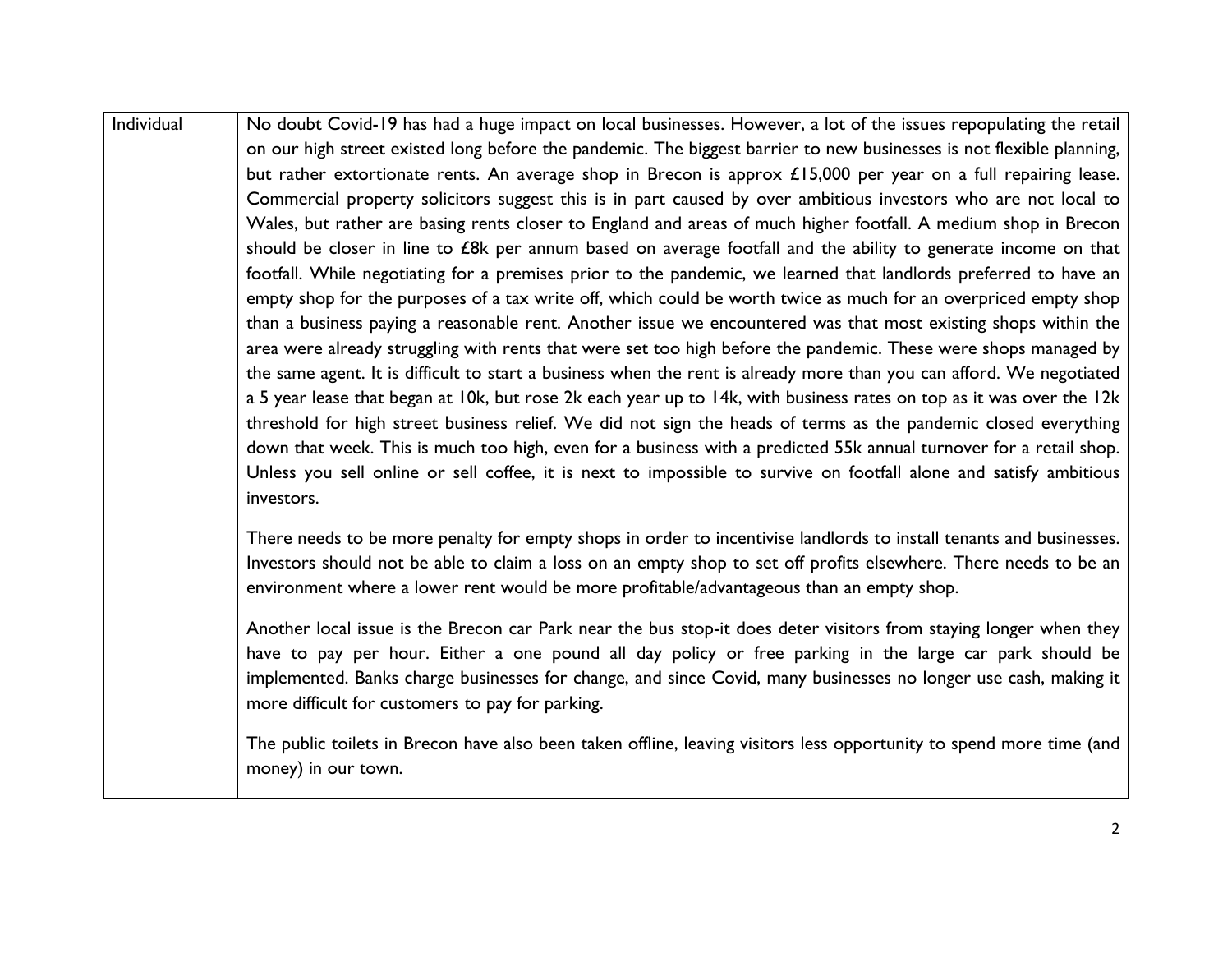|                                                         | We need to be inviting and convenient to visitors.                                                                                                                                                                                          |
|---------------------------------------------------------|---------------------------------------------------------------------------------------------------------------------------------------------------------------------------------------------------------------------------------------------|
| Glamorgan<br>Gwent<br>Archaeological<br><b>Trust</b>    | None of these areas fall within the area of the BBNPA that is within our geographical remit, and we therefore have<br>no comment to make.                                                                                                   |
| The<br>Coal<br>Authority<br>Development<br>Team         | I can confirm that the Coal Authority has no specific comments to make on the Interim Supplementary Planning<br>Guidance - Retail Core.                                                                                                     |
| Avison Young<br>behalf of<br>on<br><b>National Grid</b> | No specific comments - happy to provide informal comments in confidence during your policy development.                                                                                                                                     |
| The<br>Crickhowell<br><b>District</b><br>and            | The interim guidance is to support the building of better places following Covid 19 and the impact on our town<br>centres.                                                                                                                  |
| <b>Civic Society</b>                                    | This document states the need for the planning system to respond to the retail situation with flexibility.                                                                                                                                  |
|                                                         | The BBNP LDP recognises the importance of supporting strong and vibrant retail centres within the Primary Key<br>Settlements. This could be significantly strengthened if BBNP would specify what support they can specifically<br>provide. |
|                                                         | This being integral to the future viability of our rural towns and their surrounding communities, safeguarding and<br>maintaining existing retail uses.                                                                                     |
|                                                         | Point 6 is stating to prevent change of use which would result in loss of existing retail uses, and should not impact<br>on the retail centre. Many high street would benefit through the extension of operating hours of use beyond the    |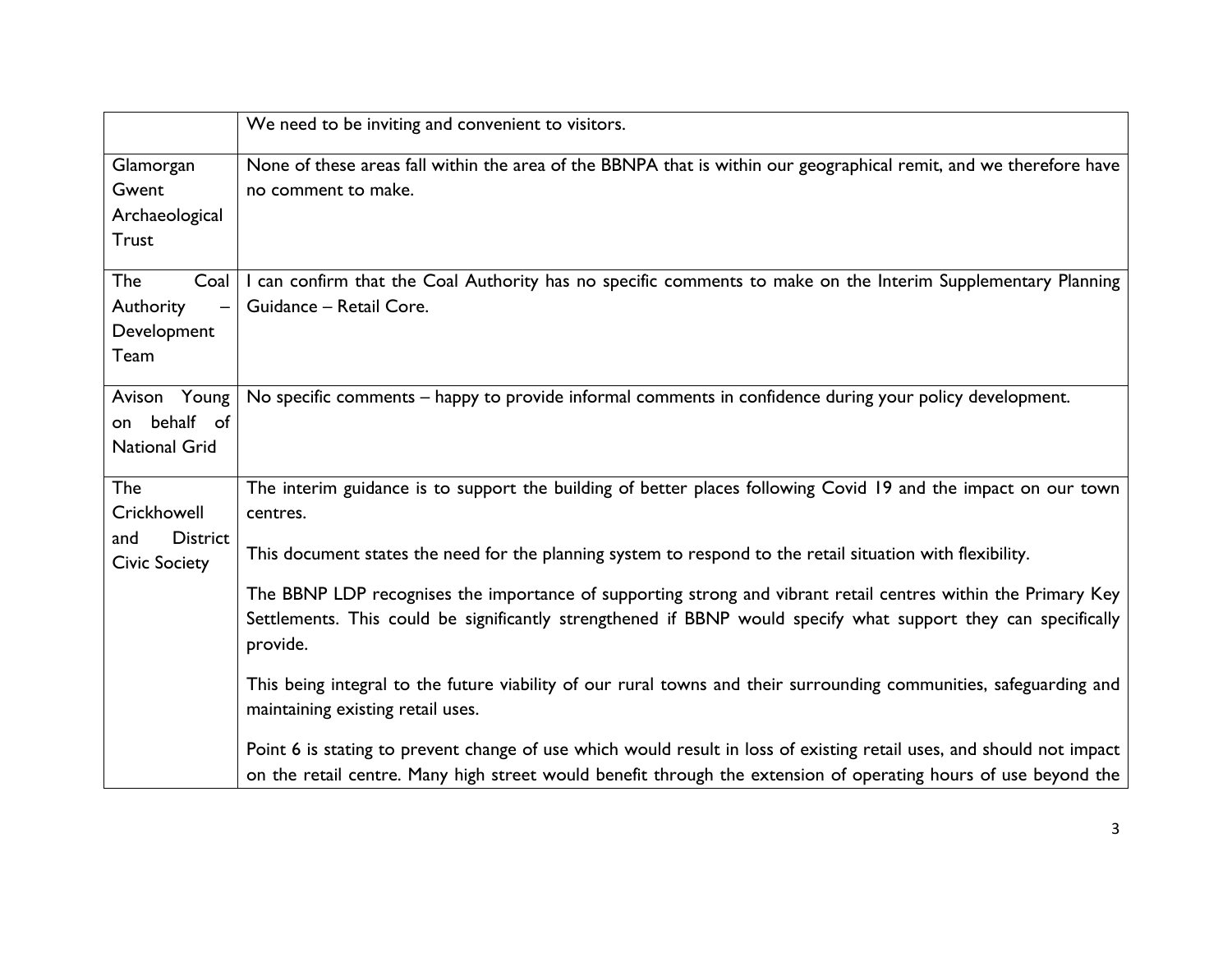normal "A1" 9.00am – 5.00pm.

The LDP currently makes a point of this , so changes of use to "A3" and "A4" which normally operate beyond these opening hours should be fully supported. Here it is said diversity should be encouraged to address vacancy rates ( and not be the cause of them ) The Wellbeing and future generations Act - to make Wakes a better place to live in ,a well being duty to achieve social ,environmental and cultural well being . It states Placemaking ,distinctive and natural places . Retail centres to be a hub of social and economic activity focal point for a diverse range of uses which support their local community. Providing sustainable locations to live sustaining vibrancy, viability and attractiveness. Again Class A3 and A4 establishments have a role to play in this area It states tests for retail need and retail impact assessments so as to ensure variety ,viable go to destinations. Town centre assessments as a holistic approach are necessary. BBNP already state that they recognise our centre is vibrant with essential services and is also an attractive destination to visitors and tourists alike . The LDP states to only allow appropriate growth and sets proposals to attract niche retail opportunities. Only allow change of use if it does not have an unacceptable impact on retail function and attractiveness of the centre ,and is there a need . There needs to be a standardised "Retail Impact Statement" with very clear criteria of acceptable and unacceptable impacts on the high street. These statements need to be evidenced based and fully supported, or otherwise, by the community impacted by proposed changes This document is basically stating what we believe for our town of Crickhowell . If the BBNP follow these policies it will be to the benefit of keeping an attractive go to destination ,a viable town of niche and independent

businesses (which is now rarely seen in many places due to large multi national chains taking away diversity of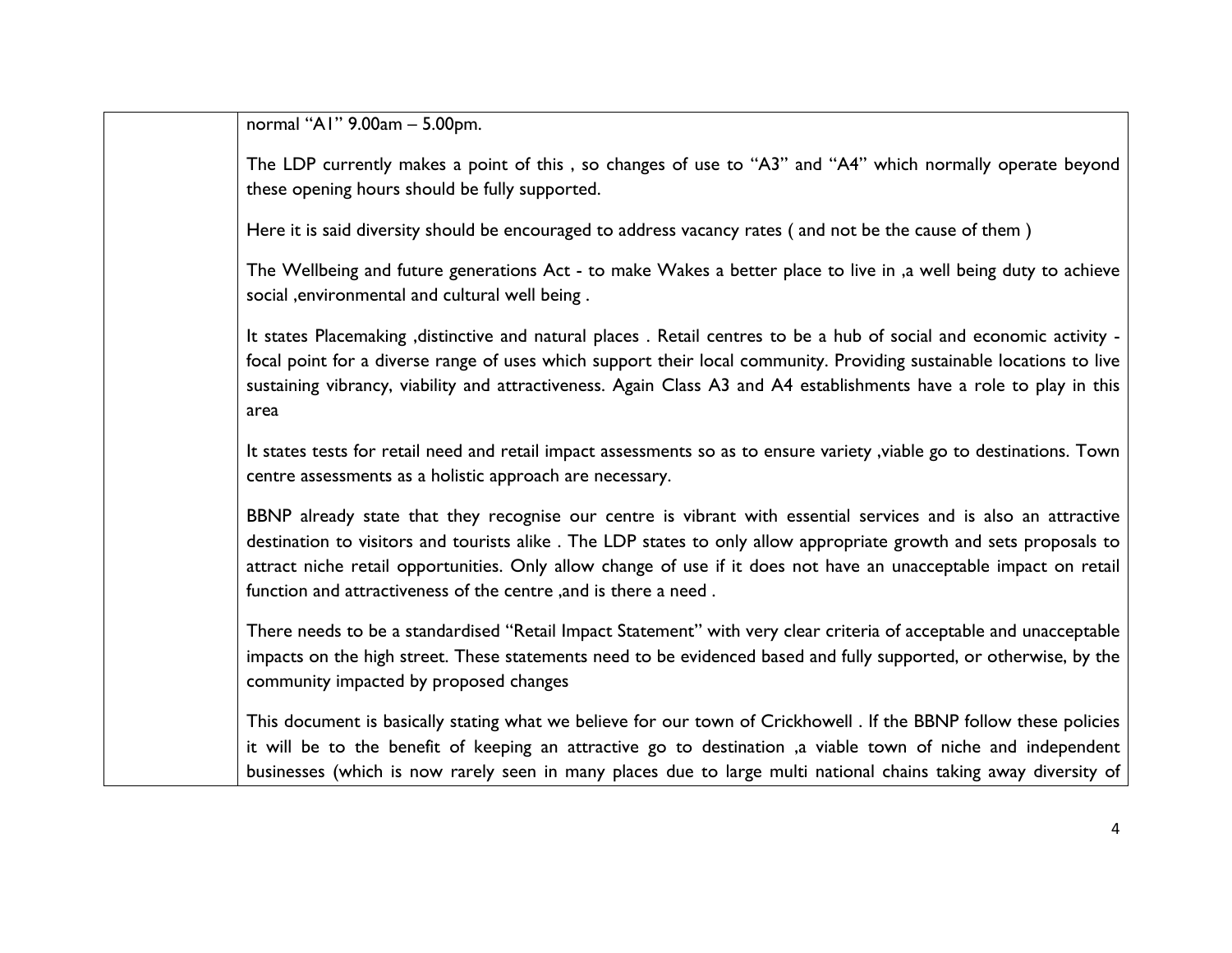|                           | these small towns)                                                                                                                                                                                                                                                                                                                                                                                                                                                                                                                                                                                                                                                    |
|---------------------------|-----------------------------------------------------------------------------------------------------------------------------------------------------------------------------------------------------------------------------------------------------------------------------------------------------------------------------------------------------------------------------------------------------------------------------------------------------------------------------------------------------------------------------------------------------------------------------------------------------------------------------------------------------------------------|
|                           | I feel that the original LDP along the with existing Supplementary Planning Guidelines and this interim one are the<br>ones that must be adhered to to keep the BBNP area a special and individual place to live with local businesses<br>supporting the local economy.                                                                                                                                                                                                                                                                                                                                                                                               |
| Caerphilly                | We have no comments in respect of this.                                                                                                                                                                                                                                                                                                                                                                                                                                                                                                                                                                                                                               |
| County                    |                                                                                                                                                                                                                                                                                                                                                                                                                                                                                                                                                                                                                                                                       |
| Borough<br>Council        |                                                                                                                                                                                                                                                                                                                                                                                                                                                                                                                                                                                                                                                                       |
|                           |                                                                                                                                                                                                                                                                                                                                                                                                                                                                                                                                                                                                                                                                       |
| Natural                   | <b>Introduction</b>                                                                                                                                                                                                                                                                                                                                                                                                                                                                                                                                                                                                                                                   |
| Resources<br><b>Wales</b> | We understand that the focus of this guidance is in response to the current pandemic and the impacts that it has<br>had upon retail centres. Much of the changes proposed within the guidance are to allow flexibility for the change of<br>use of existing retail units within the four retail centres in Brecon Beacons National Park. This guidance proposes<br>to reduce the requirements for marketing exercises, enabling temporary change of use of existing A1 units and<br>allowing marketing during temporary change of use is in place.<br>Whilst we have no specific comments to raise regarding the principle of the interim guidance there are material |
|                           | considerations of which we have an interest, that may influence proposed changes of use within the retail centres.                                                                                                                                                                                                                                                                                                                                                                                                                                                                                                                                                    |
|                           | <b>Flood Risk</b>                                                                                                                                                                                                                                                                                                                                                                                                                                                                                                                                                                                                                                                     |
|                           | We note that for some of the retail core areas and for change of use proposals, flood risk will be a material<br>planning consideration and may have implications on the proposals depending upon the nature of the change of<br>use. Each change of use application would have to be considered on its own merits and supporting information<br>assessed accordingly when we are consulted by your authority.                                                                                                                                                                                                                                                        |